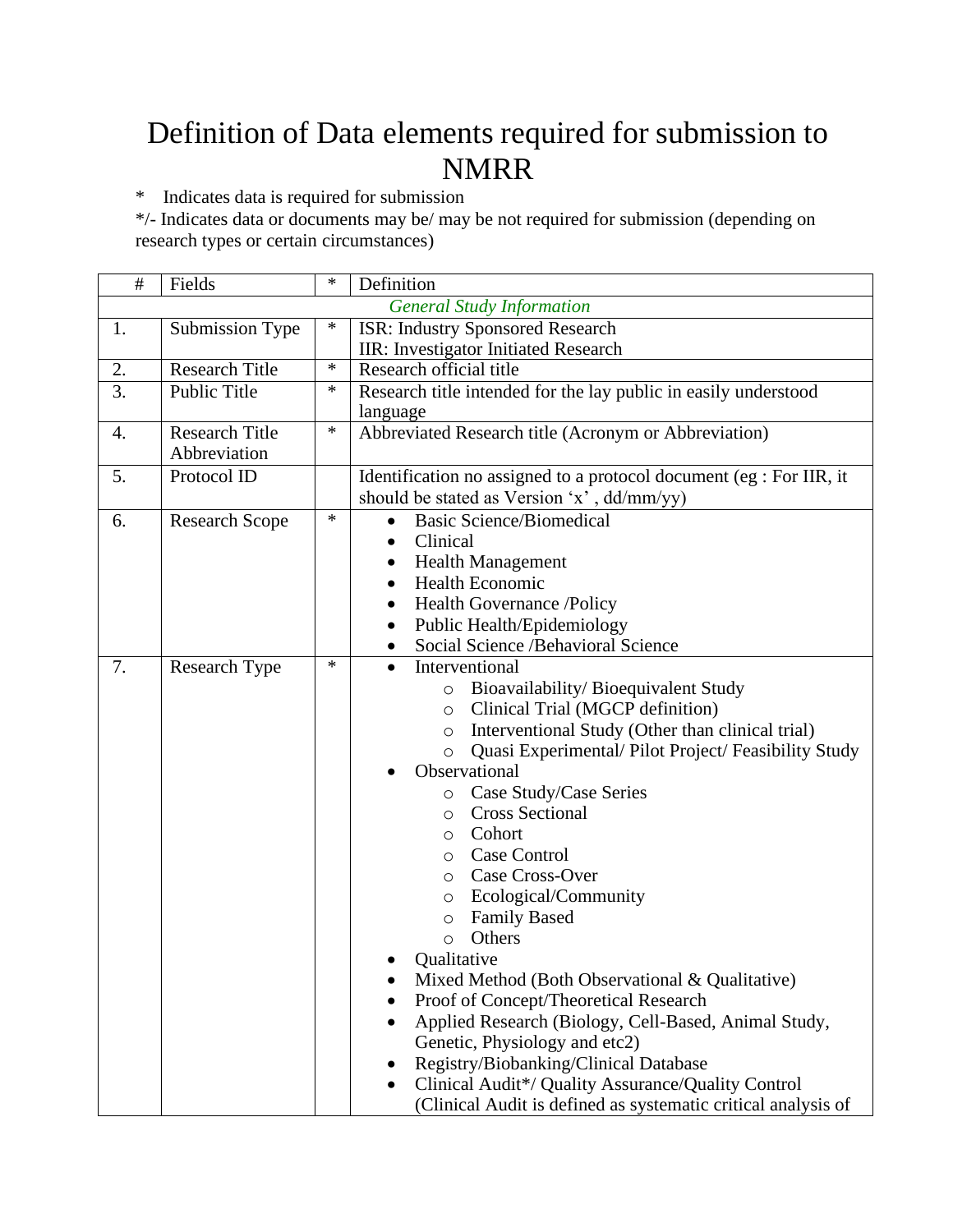|     |                    |        | the quality of medical care, including the procedures used<br>for diagnosis and treatment, the use of resources, and the<br>resulting outcome. It measures against standards clinical<br>care / practice)<br>Systematic Review/Scoping Review/Rapid review/Meta-<br>Analysis/Meta-Synthesis<br>Special Write Up<br>Article<br>$\circ$<br><b>Journal Review</b><br>$\circ$<br>Book/Chapter<br>$\circ$                                                                                                                                                                                                                                                                                                                                                                                                                                                                                                                                                                                                                                                                                                                                                                                                                                                                                                                                   |
|-----|--------------------|--------|----------------------------------------------------------------------------------------------------------------------------------------------------------------------------------------------------------------------------------------------------------------------------------------------------------------------------------------------------------------------------------------------------------------------------------------------------------------------------------------------------------------------------------------------------------------------------------------------------------------------------------------------------------------------------------------------------------------------------------------------------------------------------------------------------------------------------------------------------------------------------------------------------------------------------------------------------------------------------------------------------------------------------------------------------------------------------------------------------------------------------------------------------------------------------------------------------------------------------------------------------------------------------------------------------------------------------------------|
|     |                    |        | <b>Additional Information for Interventional</b>                                                                                                                                                                                                                                                                                                                                                                                                                                                                                                                                                                                                                                                                                                                                                                                                                                                                                                                                                                                                                                                                                                                                                                                                                                                                                       |
| 8.  | Research Sub-type  | ∗      | Bioavailability/Bioequivalent Study<br>$\bullet$<br>Clinical Trial (MGCP definition)<br>$\bullet$<br>Interventional Study (Other than clinical trial)<br>$\bullet$<br>Quasi Experimental/ Pilot Project/ Feasibility Study<br>$\bullet$                                                                                                                                                                                                                                                                                                                                                                                                                                                                                                                                                                                                                                                                                                                                                                                                                                                                                                                                                                                                                                                                                                |
| 9.  | Secondary ID       | $\ast$ | An identifier(s) other than the organization's Unique Protocol<br>Identification Number that is assigned to the clinical trial. This<br>includes any unique clinical study identifiers assigned by other<br>publicly available clinical trial registries. (e.g.: Universal Trail<br>Number UTN, Primary Registry of ICTRP, ISRCTN,<br>Clinicaltrials.gov NCT and etc2)                                                                                                                                                                                                                                                                                                                                                                                                                                                                                                                                                                                                                                                                                                                                                                                                                                                                                                                                                                 |
| 10. | <b>Study Phase</b> | $\ast$ | Phase of clinical trial. Select only one.<br>Phase 1: includes initial studies to determine the metabolism<br>and pharmacologic actions of drugs in humans, the side<br>effects associated with increasing doses, and to gain early<br>evidence of effectiveness; may include healthy participants<br>and/or patients<br>Phase 1/Phase 2: for trials that are a combination of phases 1<br>and 2<br>Phase 2: includes controlled clinical studies conducted to<br>evaluate the effectiveness of the drug for a particular<br>indication or indications in patients with the disease or<br>condition under study and to determine the common short-<br>term side effects and risks<br>Phase 2/Phase 3: for trials that are a combination of phases 2<br>and 3<br>Phase 3: includes expanded controlled and uncontrolled<br>trials after preliminary evidence suggesting effectiveness of<br>the drug has been obtained, and are intended to gather<br>additional information to evaluate the overall benefit-risk<br>relationship of the drug and provide an adequate basis for<br>physician labeling<br>Phase 4: post-marketing studies to delineate additional<br>information including the drug's risks, benefits, and optimal<br>use<br>N/A: or trials without phases, such as expanded access trials<br>or registries. Used rarely |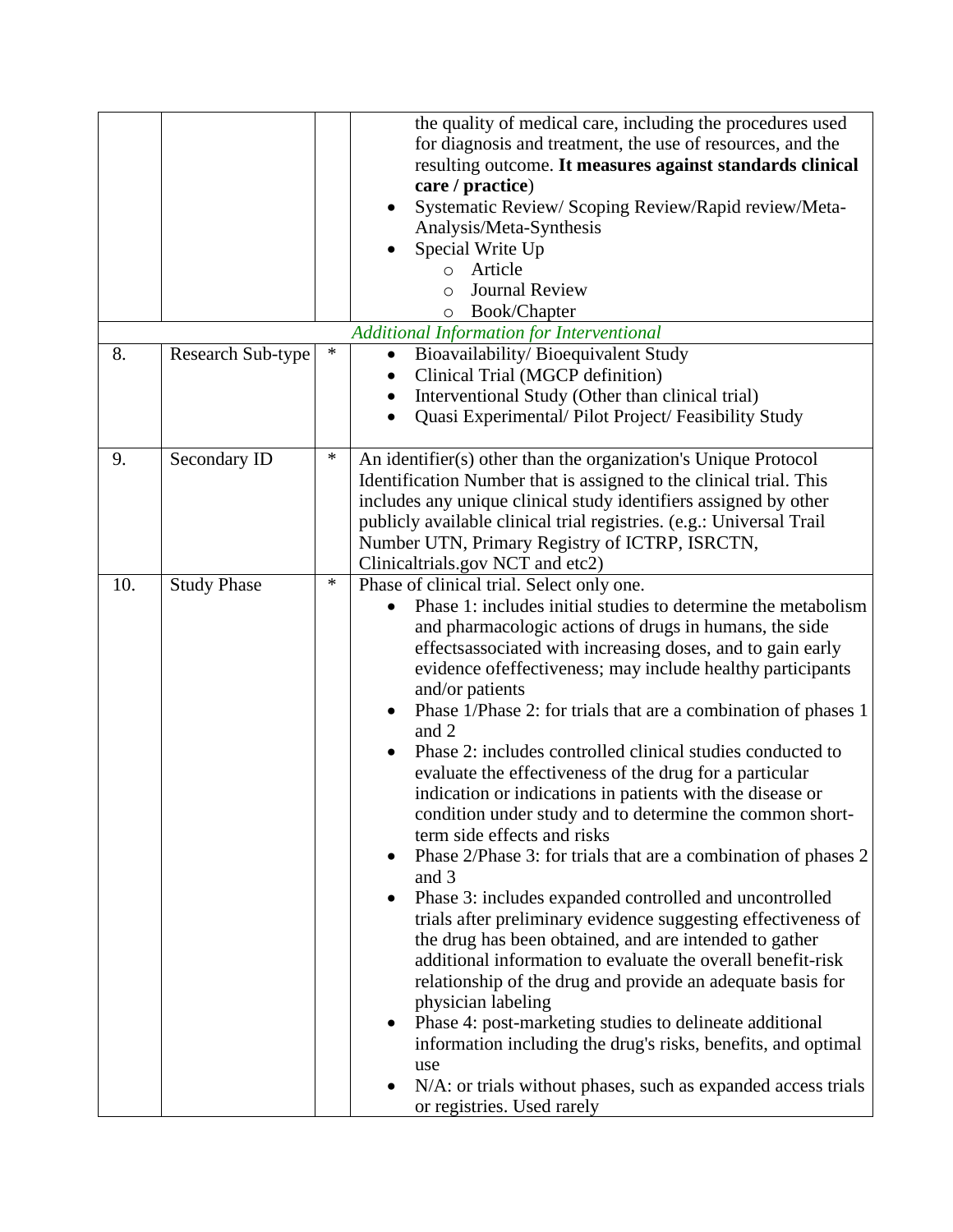| 11. | Interventional          | ∗      | Participant selection:                                                                                                    |
|-----|-------------------------|--------|---------------------------------------------------------------------------------------------------------------------------|
|     | Allocation              |        | Randomized Controlled Trial (RCT): participants are                                                                       |
|     |                         |        | assigned to intervention groups by chance                                                                                 |
|     |                         |        | Nonrandomized Trial (Non-RCT): participants are expressly                                                                 |
|     |                         |        | assigned to intervention groups                                                                                           |
|     |                         |        | N/A: Not Applicable                                                                                                       |
| 12. | <b>Study Assignment</b> | $\ast$ | Study configuration and intervention assignments:                                                                         |
|     |                         |        | Single Group: all participants receive the same intervention                                                              |
|     |                         |        | throughout the research                                                                                                   |
|     |                         |        | Parallel Group: participants receive an intervention<br>$\bullet$                                                         |
|     |                         |        | throughout the research                                                                                                   |
|     |                         |        | Cross-over Group: participants may switch to a different<br>$\bullet$                                                     |
|     |                         |        | intervention at a time point (phase) during the research                                                                  |
|     |                         |        | Factorial: participants may receive no intervention, some<br>$\bullet$                                                    |
|     |                         |        | intervention, or multiple interventions simultaneously                                                                    |
|     |                         |        | Sequential: participants may receive different interventions<br>٠                                                         |
|     |                         |        | sequentially (on prior milestones being reached) during the                                                               |
|     |                         |        | research                                                                                                                  |
| 13. | <b>Study Arm</b>        | ∗      | Description of group or nature of interventions                                                                           |
|     |                         |        | Type of Arm                                                                                                               |
|     |                         |        | Experimental<br>$\circ$<br><b>Active Comparator</b>                                                                       |
|     |                         |        | $\circ$<br>Placebo Comparator<br>$\circ$                                                                                  |
|     |                         |        | <b>Sham Comparator</b><br>$\circ$                                                                                         |
|     |                         |        | No intervention<br>$\circ$                                                                                                |
| 14. | Masking/Blinding        | $\ast$ | Description of the party(ies) involved in the research who are being                                                      |
|     |                         |        | prevented from having knowledge of the interventions assigned to                                                          |
|     |                         |        | individual participants:                                                                                                  |
|     |                         |        | Open Label                                                                                                                |
|     |                         |        | Single Blinded                                                                                                            |
|     |                         |        | Double Blinded                                                                                                            |
|     |                         |        | <b>Triple Blinded</b>                                                                                                     |
|     |                         |        | Others (to specify)                                                                                                       |
| 15. | <b>Study Purpose</b>    | ∗      | The main objective of the intervention(s) is being evaluated by the                                                       |
|     |                         |        | research.                                                                                                                 |
|     |                         |        | Treatment: interventions are being evaluated for treating a                                                               |
|     |                         |        | disease, syndrome, or condition.                                                                                          |
|     |                         |        | Prevention: interventions are being assessed for preventing<br>the development of a specific disease or health condition. |
|     |                         |        | Diagnostic: interventions are being evaluated for identifying                                                             |
|     |                         |        | a disease or health condition.                                                                                            |
|     |                         |        | Supportive Care: interventions are evaluated for maximizing                                                               |
|     |                         |        | comfort, minimizing side effects, or mitigating against a                                                                 |
|     |                         |        | decline in the participant's health or function.                                                                          |
|     |                         |        | Screening: interventions are assessed or examined for                                                                     |
|     |                         |        | identifying a condition, or risk factors for a condition, in                                                              |
|     |                         |        | people who are not yet known to have the condition or risk                                                                |
|     |                         |        | factor.                                                                                                                   |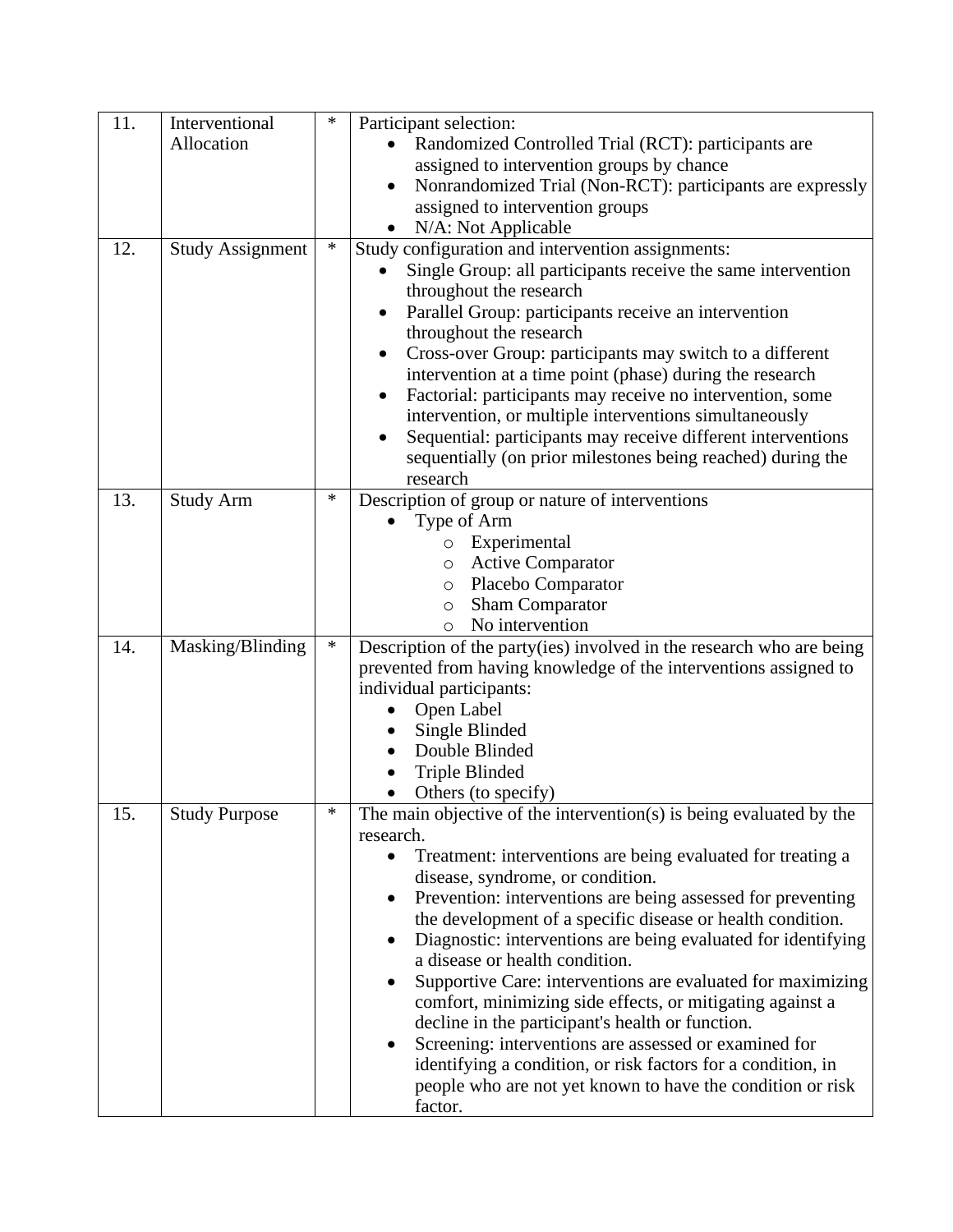|     |                                       |        | Health Services Research: interventions for evaluating the<br>$\bullet$<br>delivery, processes, management, organization, or financing<br>of healthcare.<br>Basic Science: interventions for examining the basic<br>$\bullet$<br>mechanism of action (for example, physiology or<br>biomechanics of an intervention).<br>Device Feasibility: An intervention of a device product is<br>being evaluated in a small numbers to determine the                                                                                                                                                                                                                                                              |
|-----|---------------------------------------|--------|---------------------------------------------------------------------------------------------------------------------------------------------------------------------------------------------------------------------------------------------------------------------------------------------------------------------------------------------------------------------------------------------------------------------------------------------------------------------------------------------------------------------------------------------------------------------------------------------------------------------------------------------------------------------------------------------------------|
|     |                                       |        | feasibility of the product; or a trial to test a prototype device<br>for feasibility and not health outcomes. Such studies are<br>conducted to confirm the design and operating specifications<br>of a device before beginning a full clinical trial.<br>Others (to specify)                                                                                                                                                                                                                                                                                                                                                                                                                            |
| 16. | Investigational<br>Product $(s)$ (IP) | ∗      | Description of the intervention(s) studied in each arm of research.                                                                                                                                                                                                                                                                                                                                                                                                                                                                                                                                                                                                                                     |
| 17. | IP Type                               | $\ast$ | The general type of intervention:<br>Drug: Including placebo<br>Device: Including sham, MDA approved, non-MDA<br>approved<br>Biological/Vaccine<br>Procedure/Surgery<br>Radiation<br>$\bullet$<br>Behavioral: For example, psychotherapy, lifestyle<br>counseling<br>Genetic: Including gene transfer, stem cell and recombinant<br>$\bullet$<br><b>DNA</b><br>Dietary Supplement: For example, vitamins, minerals<br>Combination Product: Combining a drug and device, a<br>biological product and device; a drug and biological product;<br>or a drug, biological product, and device<br>Diagnostic Test: For example, imaging, in-vitro<br>Questionnaire<br>Qualitative Method<br>Others (to spcify) |
| 18. | <b>IP</b> Name                        | $\ast$ | The name given to the intervention(s). A non-proprietary name of<br>the intervention must be used, if available. If a non-proprietary<br>name is not available, a brief descriptive name or identifier must be<br>used.                                                                                                                                                                                                                                                                                                                                                                                                                                                                                 |
| 19. | <b>Study Model</b>                    | $\ast$ | <b>Additional Information for Observational</b><br>Case Study/Case Series<br>$\bullet$<br><b>Cross Sectional</b><br>Cohort<br>Case Control<br>Case Cross-Over<br>Ecological/Community<br><b>Family Based</b><br>Others                                                                                                                                                                                                                                                                                                                                                                                                                                                                                  |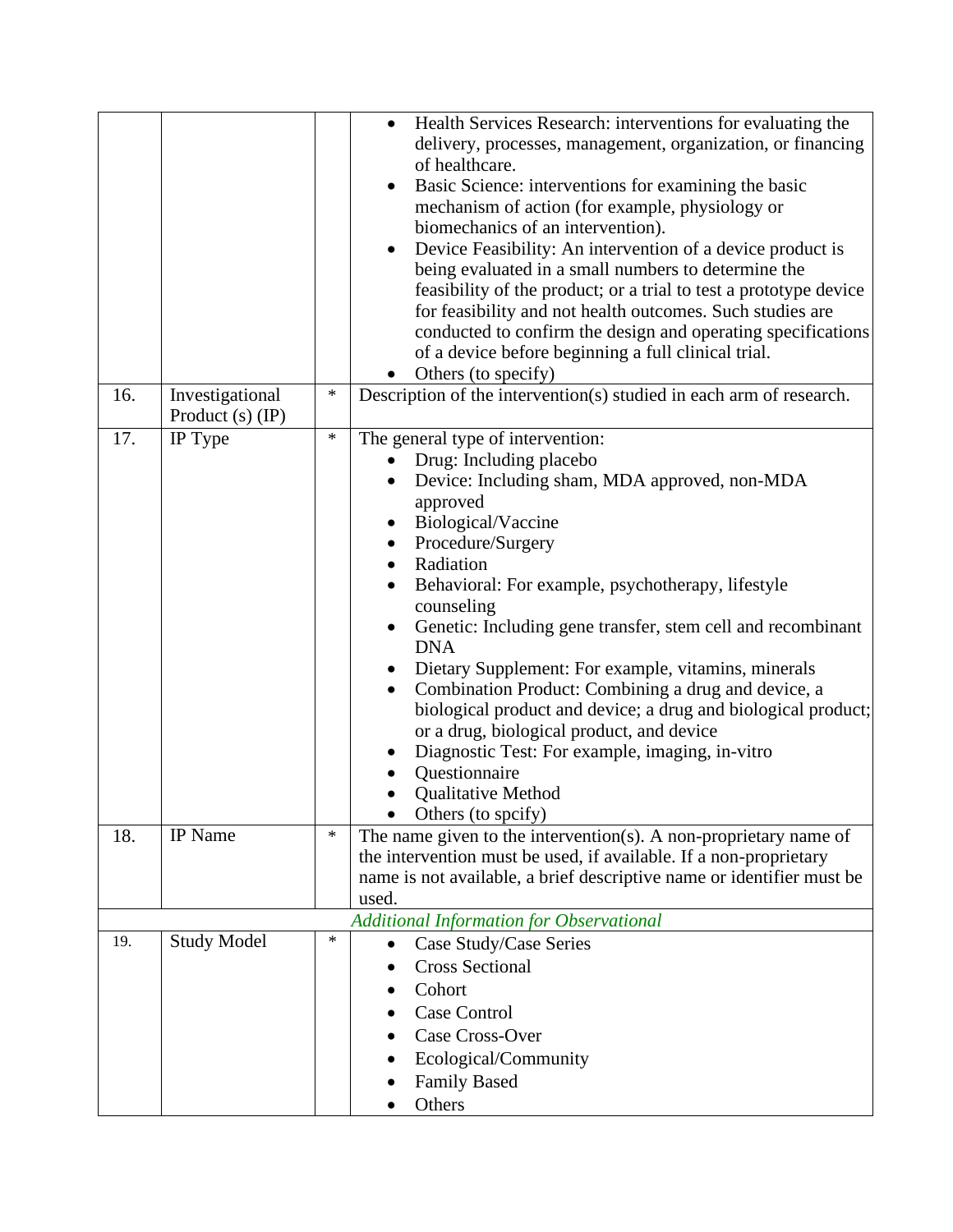| 20.<br>21. | <b>Sampling Method</b><br>Time Perspective | $\ast$<br>∗ | How the sample is selected from the population<br>Simple Random<br><b>Systematic Random</b><br><b>Clustered Random</b><br>Convenient<br>Purposive<br>Others<br>Timeframe of the data collection<br>Retrospective<br>Prospective<br>Cross-sectional (one particular time)<br>Others |
|------------|--------------------------------------------|-------------|------------------------------------------------------------------------------------------------------------------------------------------------------------------------------------------------------------------------------------------------------------------------------------|
|            |                                            |             |                                                                                                                                                                                                                                                                                    |
|            |                                            |             | <b>Additional Information for Qualitative</b>                                                                                                                                                                                                                                      |
| 22.        | Qualitative Model                          | ∗           | Phenomenological Model<br>$\bullet$<br>Narrative Model<br>Case Study<br><b>Historical Model</b><br><b>Ethnography Model</b><br><b>Grounded Theory Model</b>                                                                                                                        |
| 23.        | Qualitative<br>Method                      | ∗           | How the qualitative research is conducted<br>Individual Interview in Depth<br><b>Focus Group Discussion</b><br><b>Participant Observation</b><br><b>Content Analysis</b><br>Others                                                                                                 |
|            |                                            |             | <b>Study Information</b>                                                                                                                                                                                                                                                           |
| 24.        | <b>RMK Priority</b><br>Area                | ∗           | Rancangan Malaysia Health Priority Area<br><b>Communicable Disease</b><br>Non-Communicable Disease<br>Elderly<br>Sustainable Environment & Climate Changes<br><b>Mental Health</b><br>Nutrition & Food Safety<br><b>Health Governance Delivery</b><br><b>Oral Health</b>           |
| 25.        | Research level                             | ∗           | Indicate whether the proposed research constitute part of a<br>student's academic work leading to an academic degree such as<br>Bachelor, Master, or PhD or a research conducted during routine<br>work                                                                            |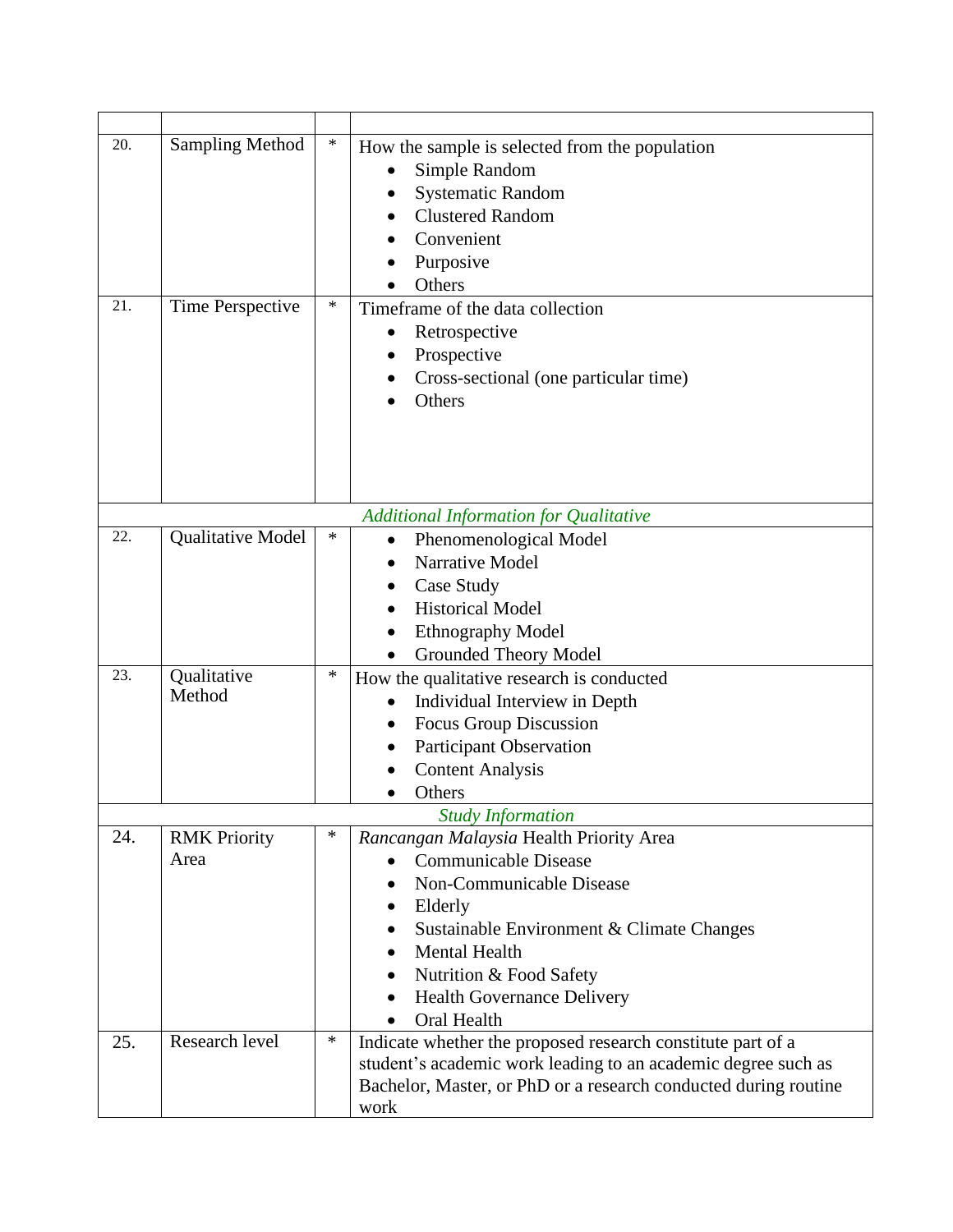|     |                           |        | Clinical Practice (routine work)<br>$\bullet$                                                                                        |
|-----|---------------------------|--------|--------------------------------------------------------------------------------------------------------------------------------------|
|     |                           |        | <b>Undergrad Study</b>                                                                                                               |
|     |                           |        | Postgrad Study                                                                                                                       |
|     |                           |        | Fellowship / Subspeciality Study                                                                                                     |
|     |                           |        |                                                                                                                                      |
| 26. | Research<br>Objective     | *      | Description of research Objective (Primary, Secondary, Tertiaty)                                                                     |
| 27. | Research<br>Description   | $\ast$ | Brief description of research purpose, design and method                                                                             |
| 28. | Research<br>Keyword       | *      | Words or phrases that best describe the research. Keywords help<br>users find studies in the database.                               |
|     |                           |        | Use NLM's Medical Subject Heading (MeSH)                                                                                             |
|     |                           |        | controlledvocabulary terms where appropriate.                                                                                        |
|     |                           |        | Be as specific and precise as possible. Avoid acronyms and<br>abbreviations                                                          |
| 29. | Disease Area              | *      | Choose one Primary and Specific disease area of research being<br>studied (based on the ICD-11 Classification). To select the Select |
|     |                           |        | most relevant one from list provided – if not related to any disease,                                                                |
|     |                           |        | to select as 'Not Relevant'                                                                                                          |
| 30. | Research Area             | ∗      | Choose one Disease area of research being studied. If the research                                                                   |
|     |                           |        | area is not in the list, to select others and specify.                                                                               |
| 31. | <b>Inclusion Criteria</b> | $\ast$ | Inclusion criteria for participant selection                                                                                         |
| 32. | <b>Exclusion Criteria</b> | *      | Exclusion criteria for participant selection                                                                                         |
|     |                           |        |                                                                                                                                      |
| 33. | <b>Study Timeline</b>     | $\ast$ | Information on the research date;                                                                                                    |
|     |                           |        | Expected Starting Date: Date of the first subject recruitment/<br>first data collection                                              |
|     |                           |        | Expected Date of Study Completion: Date of the research<br>$\bullet$                                                                 |
|     |                           |        | complete (with results of the research and the analysis is<br>completed)                                                             |
|     |                           |        | Expected Duration of Study Enrollment / Data Collection:                                                                             |
|     |                           |        | Period from the first subject enrollment/data collection until                                                                       |
|     |                           |        | the last subject is enrolled/ $data$ is collected $-$ in week,                                                                       |
|     |                           |        | month or years                                                                                                                       |
| 34. | Subject (Sample           | $\ast$ | Description of research sample size                                                                                                  |
|     | Size) Description         |        | Overall Number of Subject Expected to be Enrolled                                                                                    |
|     |                           |        | (Worldwide) – only for Interventional Research Type                                                                                  |
|     |                           |        | Number of Subject Trial has Enrolled Elsewhere (Outside of<br>$\bullet$                                                              |
|     |                           |        | Malaysia – only for Interventional Research Type                                                                                     |
|     |                           |        | No of Subject Expected to be Enrolled/Data to be Collected                                                                           |
| 35. | Gender                    | *      | Physical gender of individuals who may participate in the research.                                                                  |
|     | Involvement               |        | Select one                                                                                                                           |
|     |                           |        | Male: only male participants are being studied                                                                                       |
|     |                           |        | Female: only female participants are being studied                                                                                   |
|     |                           |        | Others: Gender other than male and female are being studied                                                                          |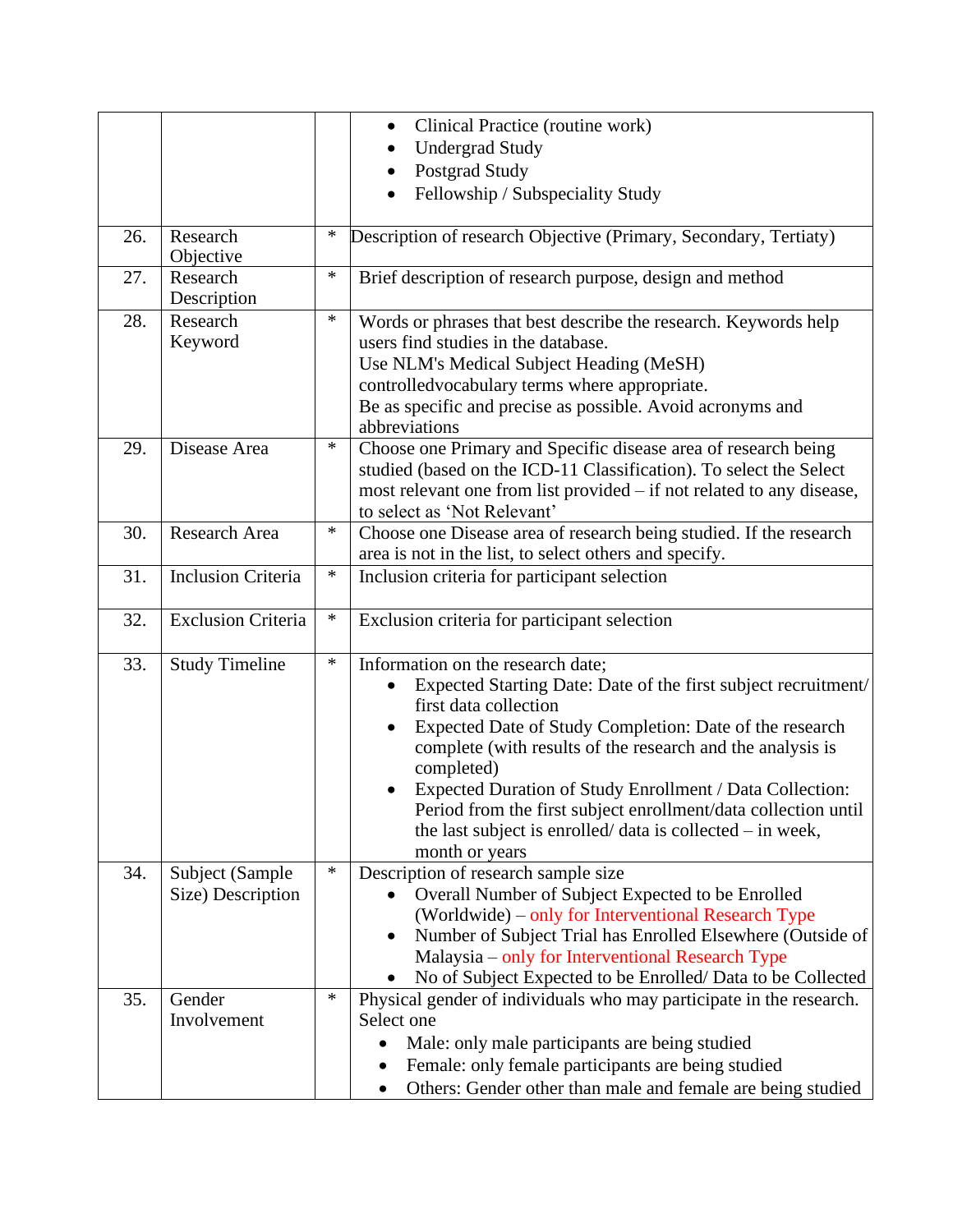|     |                           |        | Involve all gender: all participants regardless of gender are<br>$\bullet$<br>being studied |
|-----|---------------------------|--------|---------------------------------------------------------------------------------------------|
|     |                           |        | Not applicable: if no physical gender is involved or not                                    |
|     |                           |        | relevant                                                                                    |
| 36. | <b>Age Range</b>          | $*/-$  | Minimum Age                                                                                 |
|     |                           |        | Minimum age of participants.                                                                |
|     |                           |        |                                                                                             |
|     |                           |        | Maximum Age                                                                                 |
| 37. | Involvement of            | $*/-$  | Maximum age of participants.                                                                |
|     | Minor                     |        | If research involves subject less than 18 years old                                         |
| 38. | Site Description          | $\ast$ | Description of Study Site                                                                   |
|     |                           |        | Other Country Site Involvement – only for Interventional                                    |
|     |                           |        | <b>Research Type</b>                                                                        |
|     |                           |        | Number of sites involved in Malaysia                                                        |
| 39. | <b>Current Study</b>      | $*/-$  | Overall research accrual activity for the research. To be updated and                       |
|     | <b>Recruitment Status</b> |        | selected after NMRR registration or after receiving the ethical                             |
|     | / Study Status            |        | approval                                                                                    |
|     |                           |        | For Interventional Research Type                                                            |
|     |                           |        | Not Yet Recruiting (auto select during initial<br>$\circ$<br>submission)                    |
|     |                           |        |                                                                                             |
|     |                           |        | Recruiting / Active Enrolment<br>$\circ$                                                    |
|     |                           |        | <b>Enrolling by Invitation</b><br>$\circ$                                                   |
|     |                           |        | Active, not recruiting /Closed Enrolment<br>$\circ$<br>Completed follow up                  |
|     |                           |        | $\circ$                                                                                     |
|     |                           |        | <b>Study Complete</b><br>$\circ$<br>Suspended                                               |
|     |                           |        | $\circ$<br>Terminated                                                                       |
|     |                           |        | $\circ$<br><b>Withdrawn Submission</b><br>$\circ$                                           |
|     |                           |        | For Other Research Type                                                                     |
|     |                           |        | Not yet Started (auto select during initial<br>$\circ$                                      |
|     |                           |        | submission)                                                                                 |
|     |                           |        | o Ongoing Data Collection/Sampling                                                          |
|     |                           |        | <b>Completed Data Collection/Sampling</b><br>O                                              |
|     |                           |        | <b>Study Completed</b><br>$\circ$                                                           |
|     |                           |        | Suspended<br>O                                                                              |
|     |                           |        | Terminated<br>$\circ$                                                                       |
|     |                           |        | Withdrawn Submission<br>O                                                                   |
| 40. | <b>Outcome Measure</b>    | $\ast$ | Specific measurements or observations used to measure the effect                            |
|     |                           |        | of experimental variables in a study.                                                       |
|     |                           |        | Type                                                                                        |
|     |                           |        | Primary: The specific measure that will be used to<br>$\circ$                               |
|     |                           |        | determine the effect of the intervention(s).                                                |
|     |                           |        | Secondary: Other measures that will be used to<br>$\circ$                                   |
|     |                           |        | evaluate the intervention(s), and that are specified                                        |
|     |                           |        | in the research)                                                                            |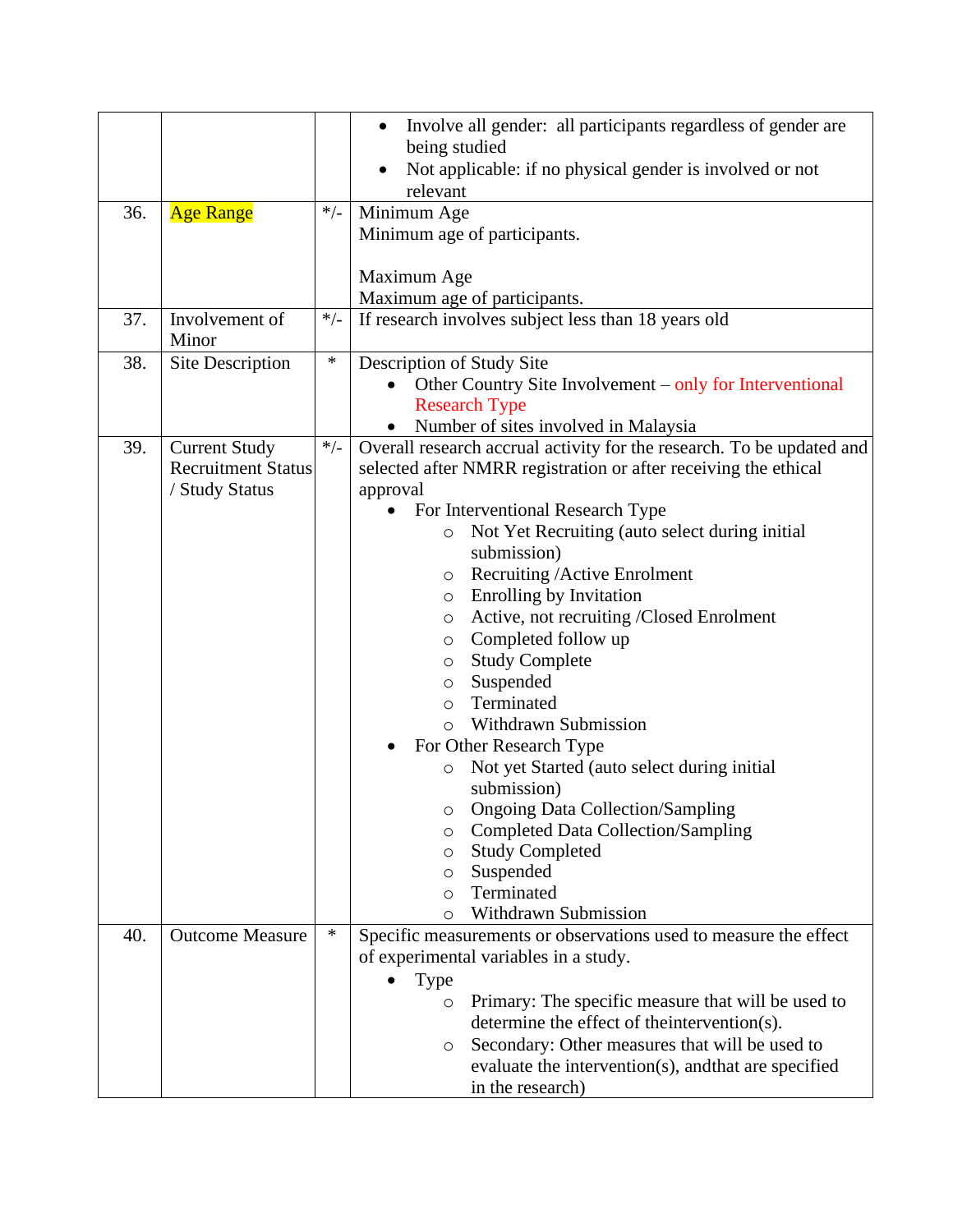|     |                                                                                                                                                                                                     |        | Name: Description of the outcome<br>Measurement /method used (eg: functional status,<br>٠<br>questionnaire, data collection, blood investigation and<br>etc2)<br>Time points measurement (or endpoint): Time at which<br>the measure will be taken (eg: death of subject, after 1<br>year, at week 6 and etc2)                                                                                                                                |
|-----|-----------------------------------------------------------------------------------------------------------------------------------------------------------------------------------------------------|--------|-----------------------------------------------------------------------------------------------------------------------------------------------------------------------------------------------------------------------------------------------------------------------------------------------------------------------------------------------------------------------------------------------------------------------------------------------|
| 41. | Biospecimen<br>Collection /<br>Archiving (only<br>for Interventional<br>& Biobanking<br><b>Research Type)</b>                                                                                       | ∗      | Description Research biospecimen collection or archiving<br>Status (Not Retained, Retained for Future Use, Not<br>Applicable)<br>With/without DNA<br>Expected total no of biospecimen collected $&$ archiving<br>Expected collection per subject                                                                                                                                                                                              |
| 42. | Ethical<br><b>Application Status</b>                                                                                                                                                                | $\ast$ | Requirement for ethical approval<br>Ethical Application Submission: submission to ethics<br>approval is required if research involves a living<br>individual about whom an investigator obtains either data<br>through intervention (e.g.: clinical trial) or interaction<br>(e.g.: questionnaire, interview) with the individual, or<br>investigator has access to identifiable private information<br>(e.g.: medical record, personal data) |
| 43. | <b>Study URL</b>                                                                                                                                                                                    | ∗      | A web site directly relevant to the research (e.g.: link to the<br>research questionnaire or site with the information regarding the<br>research that will be conducted).<br>Do not include sites whose primary goal is to advertise orsell<br>commercial products or services.<br>Links to educational, research, government, and other non-profit<br>Web pages are acceptable.<br>Provide complete URL, including http://                   |
| 44. | <b>Individual Clinical</b><br>Trial Participant-<br>level Data of<br>Individual<br>Participant Data<br>(IPD) Sharing<br>(only for<br>Interventional &<br><b>Biobanking</b><br><b>Research Type)</b> | $\ast$ | The term IPD sharing refers to the practice of making clinical trial<br>data at the individual level available to researchers who were not<br>part of the original study team<br>Research is required to declare $&$ descript, if any, their plans to<br>share individual participant data (IPD) and related study<br>documents for secondary research purposes.                                                                              |
| 45. | Sponsor(s)                                                                                                                                                                                          | ∗      | Research sponsoring organization(s)                                                                                                                                                                                                                                                                                                                                                                                                           |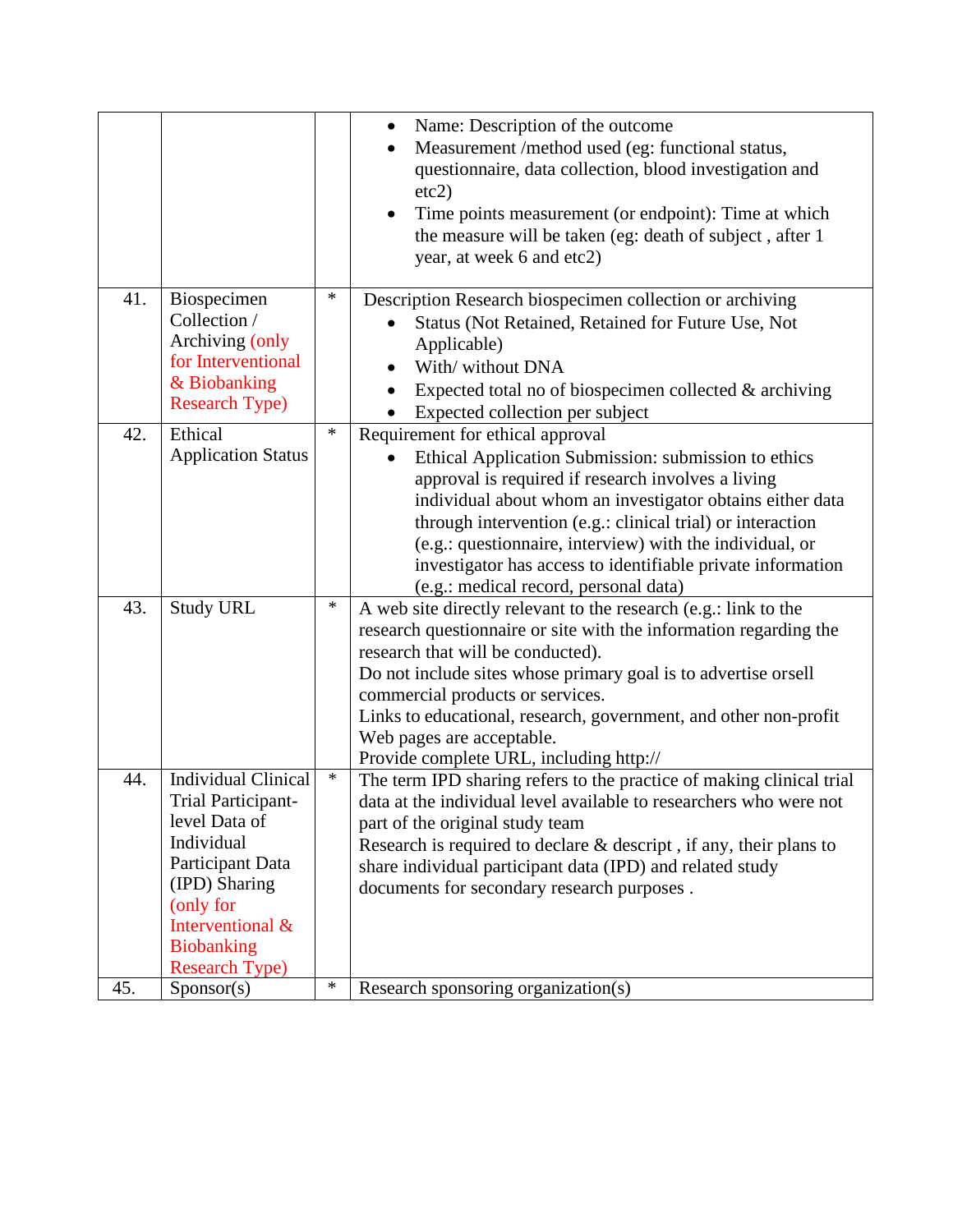| 46. | Funding sources          | ∗      | The sources of funding for research. May be                          |
|-----|--------------------------|--------|----------------------------------------------------------------------|
|     |                          |        | Self-Funding                                                         |
|     |                          |        | Self-Budget<br>$\circ$                                               |
|     |                          |        | Departmental/Institutional Operating Budget<br>$\circ$               |
|     |                          |        | <b>Grant Funding</b>                                                 |
|     |                          |        | <b>MOH Research Grant</b><br>$\circ$                                 |
|     |                          |        | <b>MOSTI</b> Research Grant<br>O                                     |
|     |                          |        |                                                                      |
|     |                          |        | <b>University Research Grant</b><br>O<br>Corporate / Industry Grant  |
|     |                          |        | O<br><b>Government Grant</b>                                         |
|     |                          |        | O                                                                    |
|     |                          |        | <b>International Grant</b><br>O                                      |
|     |                          |        | Others, Specify<br>$\circ$                                           |
|     |                          |        | <b>Full Industry Sponsored</b>                                       |
|     |                          |        | Hybrid Sponsored Research (Industry Funding partially +              |
|     |                          |        | additional source of funding, either self-funding or grant           |
|     |                          |        | funding)                                                             |
| 47. | <b>Study Team</b>        | $\ast$ | Name of participating investigator(s)                                |
| 48. | <b>Investigator Role</b> | $\ast$ | Role assigned to each of study                                       |
|     |                          |        | Principal / Coordinating Investigator                                |
|     |                          |        | Principal Investigator at Site                                       |
|     |                          |        | Sub / Co- Investigator<br>$\bullet$                                  |
|     |                          |        | <b>Expert Opinion</b>                                                |
|     |                          |        | Research documents for Scientific Review & Ethical Approval          |
| 49. | <b>Covering Letter</b>   | ∗      | This is a formal signed cover letter from the Principal Investigator |
|     | to MREC                  |        | to the MREC Secretariat with list of all Investigators and their     |
|     |                          |        | roles, participating sites and all documents for MREC approval.      |
|     |                          |        | Please state reasons if any waiver is requested                      |
| 50. | Declaration of           | $\ast$ | A form signed by the Principal Investigator (PI) to disclose any     |
|     | Conflict of              |        | potential circumstances by an individual or study teams that could   |
|     | Interest (COI            |        | give rise to a potential conflict of interest as a result of         |
|     | form)                    |        | participating the research.                                          |
| 51. | Study Protocol/          | $\ast$ | A document that describes the objective(s), design, methodology,     |
|     | Proposal                 |        | Statistical considerations, and organization of a research. The      |
|     |                          |        | protocol usually also gives the background and rationale for the     |
|     |                          |        | study, but these could be provided in other protocol referenced      |
|     |                          |        | documents. A brief document describing the rationale,                |
|     |                          |        | objective(s), design, methodology, statistical considerations, and   |
|     |                          |        | organization of a proposed research should be submitted for study    |
|     |                          |        | that is exempted from MREC review.                                   |
|     |                          |        | Required for all research submitted to MREC.                         |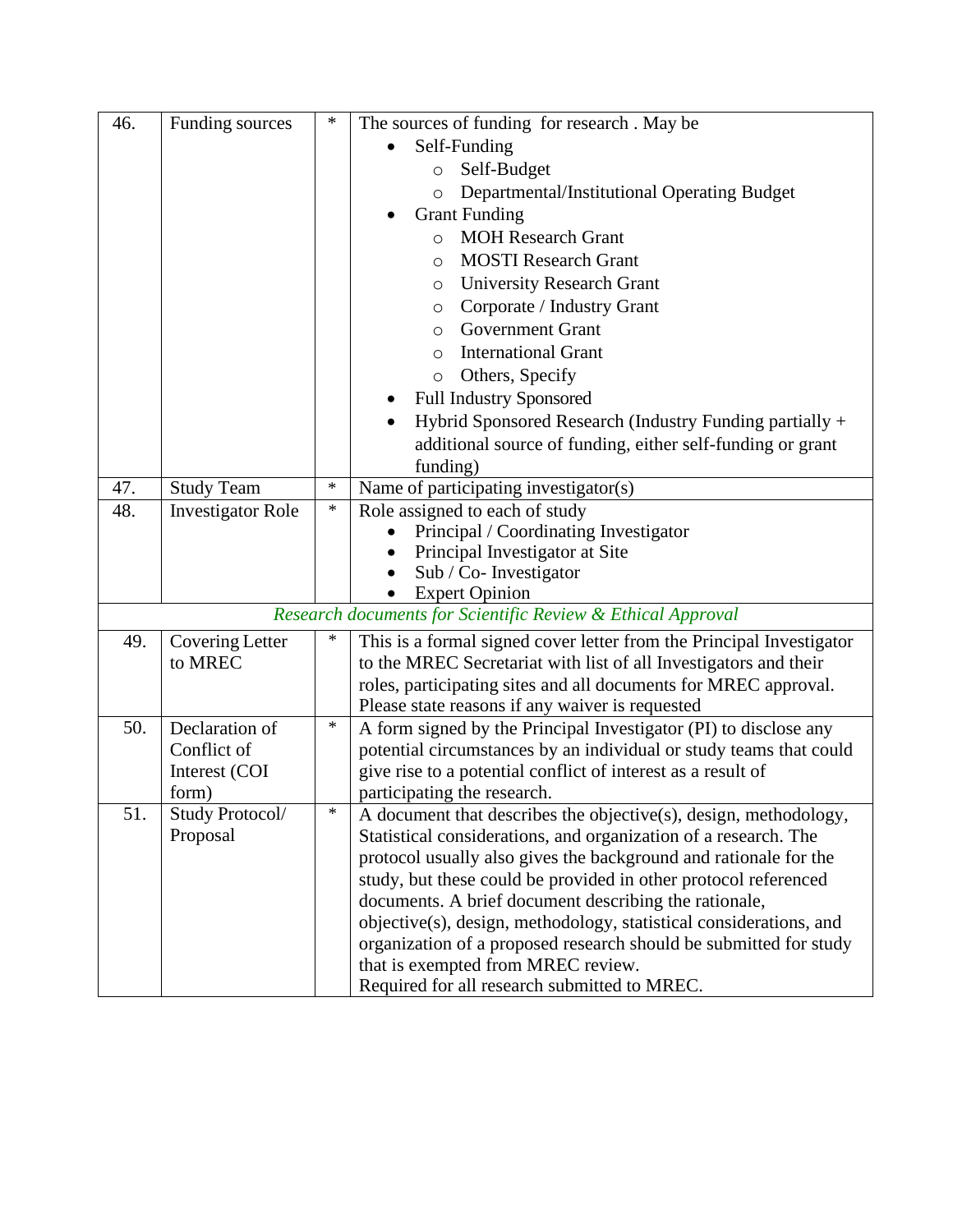| 52. | <b>Study Protocol</b><br>Checklist                                                                                                                       | $\ast$ | Checklist for the completeness of information required for the<br>research protocol - only for Interventional Research Type                                                                                                                                                                                                                                                                                                                                                                                                                                                                                                                                                                                                                          |
|-----|----------------------------------------------------------------------------------------------------------------------------------------------------------|--------|------------------------------------------------------------------------------------------------------------------------------------------------------------------------------------------------------------------------------------------------------------------------------------------------------------------------------------------------------------------------------------------------------------------------------------------------------------------------------------------------------------------------------------------------------------------------------------------------------------------------------------------------------------------------------------------------------------------------------------------------------|
| 53. | Participant<br>Information<br>Sheet (PIS) &<br>Informed<br><b>Consent Form</b><br>(ICF)                                                                  | $*/-$  | Form to document subject's consent to participate in the research.<br>Required in English, Bahasa Malaysia and other languages.<br>Required for all human subject research<br>Some research type will require additional PIS &ICF to be<br>submitted:<br>Information Sheet & Assent Form, 7-12 years<br>$\bullet$<br>Information Sheet & Assent Form, 13 to less than 18 years<br>$\bullet$<br>Optional Patient Information Sheet (PIS) & Informed<br>$\bullet$<br>Consent Form (ICF) for genetic, pharmacodynamic /<br>pharmacogenomic / other studies<br>Optional Patient Information Sheet (PIS) & Informed<br>Consent Form (ICF) for future research other studies<br>Pregnant Partner Information Sheet & Informed Consent<br>$\bullet$<br>Form |
| 54. | Participant<br>Information<br>Sheet (PIS) $&$<br>Informed<br><b>Consent Form</b><br>(ICF) checklist                                                      | ∗      | Checklist for the completeness of information required for<br>Participant Information Sheet (PIS) & Informed Consent Form<br>(ICF) - only for Interventional Research Type (if applicable).                                                                                                                                                                                                                                                                                                                                                                                                                                                                                                                                                          |
| 55. | Research on<br>Stem Cell & Cell<br>Based Therapy,<br><b>National Stem</b><br><b>Cell Research</b><br>and Ethics<br>Subcommittee<br>(NSCERT)<br>Checklist | $\ast$ | Checklist for the completeness of documents and information<br>required for research involving stem cell & cell-based therapy.<br>To be submitted together during the initial submission - only for<br>Interventional Research Type (if applicable).                                                                                                                                                                                                                                                                                                                                                                                                                                                                                                 |
| 56. | Checklist for<br>First in Human<br>Research<br>Protocol                                                                                                  | $\ast$ | Checklist for the completeness of documents and information<br>required for research involving First In Human.<br>To be submitted together during the initial submission - only for<br>Interventional Research Type (if applicable).                                                                                                                                                                                                                                                                                                                                                                                                                                                                                                                 |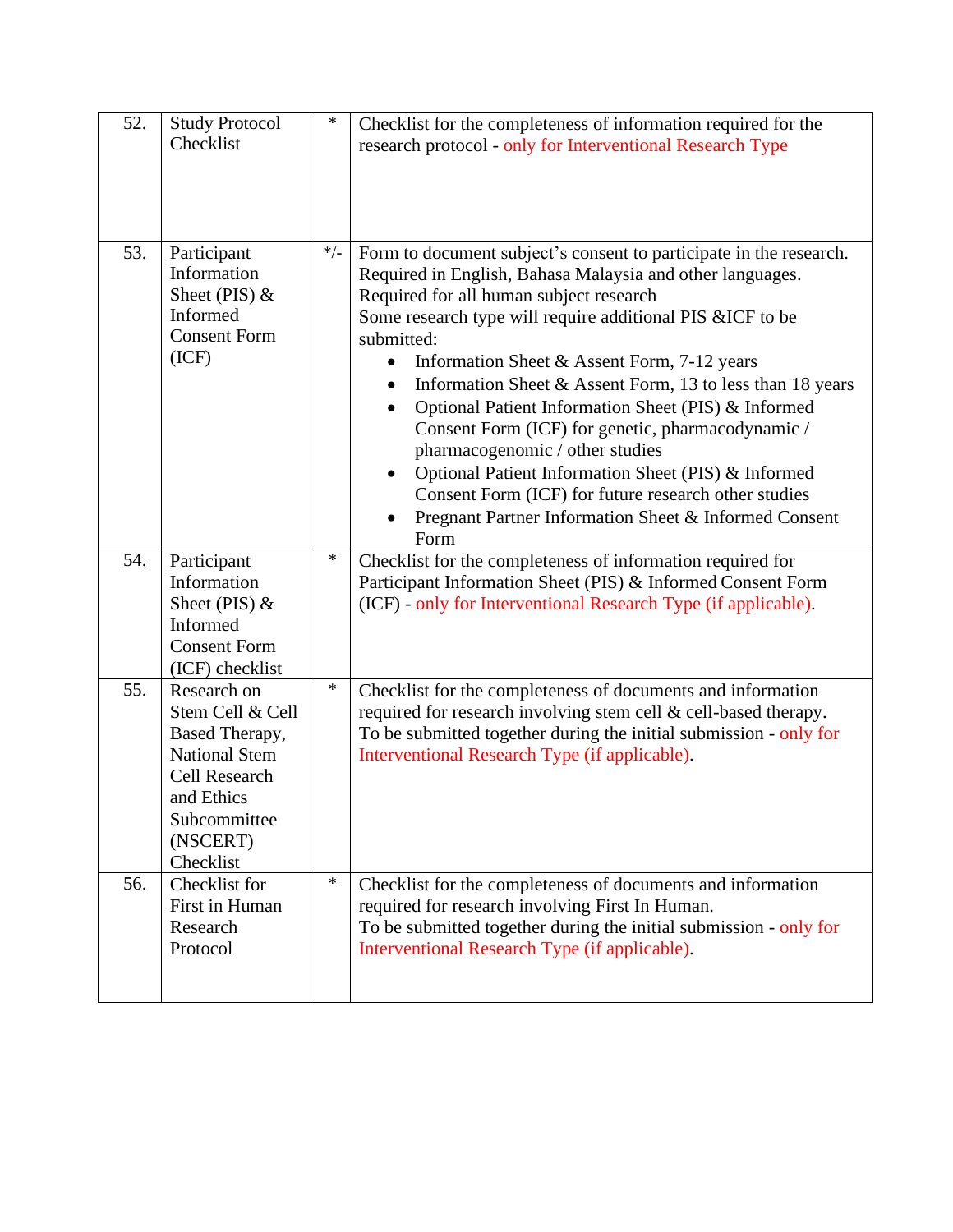| 57. | <b>Clinical Report</b><br>Form (CRF) /<br>Data Collection<br>Form                                          | $*/-$  | Clinical report or data collection form is a document used to record<br>protocol required information for each subject in the study                                                                                                                                                                                                                                                                                            |
|-----|------------------------------------------------------------------------------------------------------------|--------|--------------------------------------------------------------------------------------------------------------------------------------------------------------------------------------------------------------------------------------------------------------------------------------------------------------------------------------------------------------------------------------------------------------------------------|
| 58. | Questionnaire                                                                                              | $*/-$  | Questionnaire that will be distributed to respondents or patients<br>during trial                                                                                                                                                                                                                                                                                                                                              |
| 59. | Interview<br>Guideline                                                                                     | $*/-$  | An interview guide is a document that enables organizations to<br>structure the way of researchers conduct their interview session. It<br>usually contains question or topic to be interviewed or discussed<br>during the session                                                                                                                                                                                              |
| 60. | Project Gantt's<br>Chart                                                                                   | $\ast$ | Project activities (include Project activities list, chart, key<br>milestone, project schedule)                                                                                                                                                                                                                                                                                                                                |
| 61. | Investigator's<br><b>Brochure</b>                                                                          | $\ast$ | A compilation of the clinical and non-clinical data on the<br>investigational product(s) while relevant to the study of the<br>investigational product(s) in human subjects. $-$ only for<br>Interventional Research Type (if applicable).                                                                                                                                                                                     |
| 62. | Advertisement                                                                                              |        | Advertisement for subject recruitment - only for Interventional<br>Research Type (if applicable).                                                                                                                                                                                                                                                                                                                              |
| 63. | Patient's diary                                                                                            |        | A patient takes the medication according to the treatment schedule<br>will measure treatment compliance.                                                                                                                                                                                                                                                                                                                       |
| 64. | Insurance<br>indemnity:                                                                                    | $\ast$ | Insurance or letter from sponsor to indemnify (legal and financial<br>coverage) the investigator and institution against claims arising<br>from the research and coverage protection of the subject involved -<br>only for Interventional Research Type.                                                                                                                                                                       |
| 65. | Memorandum of<br>Understanding /<br>Research<br>Agreement /<br><b>Clinical Trial</b><br>Agreement<br>(CTA) |        | A written, dated, and signed agreement between a non-MOH party<br>(such as industry sponsor, university and other collaborators) and<br>the MOH investigator and authorized MOH signatory<br>, that sets out any arrangements on delegation and distribution of<br>tasks and obligations and, if appropriate, on financial matters,<br>subject data ownership, distribution and used of data and<br>Intellectual Property(ies) |
| 66. | Letter from<br><b>Other Ethical</b><br>Committee/<br>Approval<br>Committee                                 |        | Letter of Approval from Other Ethical Committee & Approval<br>Body (e.g.: NSCERT, NRDHM, MDA, First-In Human<br>Committee and etc2)                                                                                                                                                                                                                                                                                            |